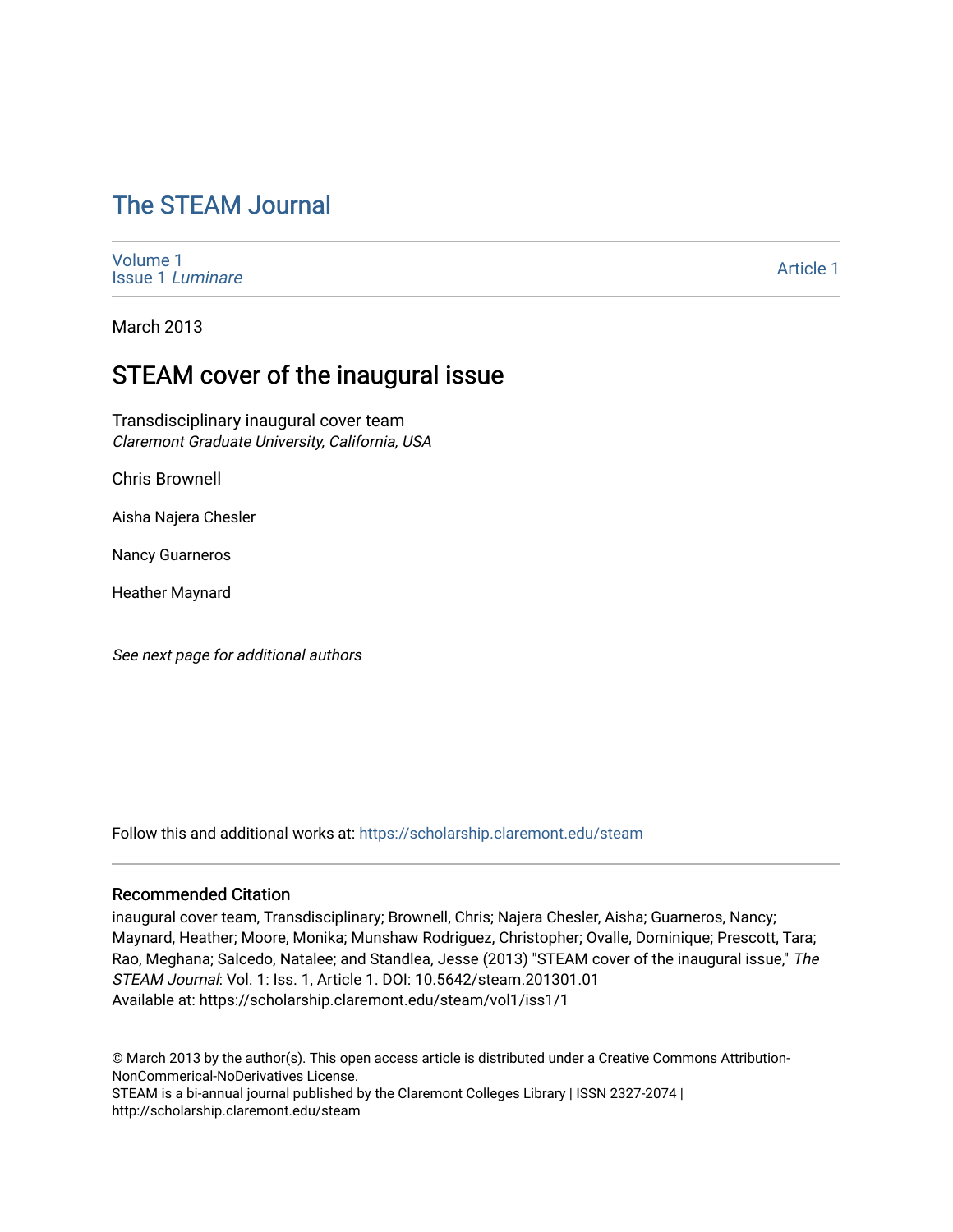## STEAM cover of the inaugural issue

### Creative Commons License



This work is licensed under a [Creative Commons Attribution-Noncommercial-No Derivative Works 3.0](https://creativecommons.org/licenses/by-nc-nd/3.0/) [License](https://creativecommons.org/licenses/by-nc-nd/3.0/).

### Authors

Transdisciplinary inaugural cover team, Chris Brownell, Aisha Najera Chesler, Nancy Guarneros, Heather Maynard, Monika Moore, Christopher Munshaw Rodriguez, Dominique Ovalle, Tara Prescott, Meghana Rao, Natalee Salcedo, and Jesse Standlea